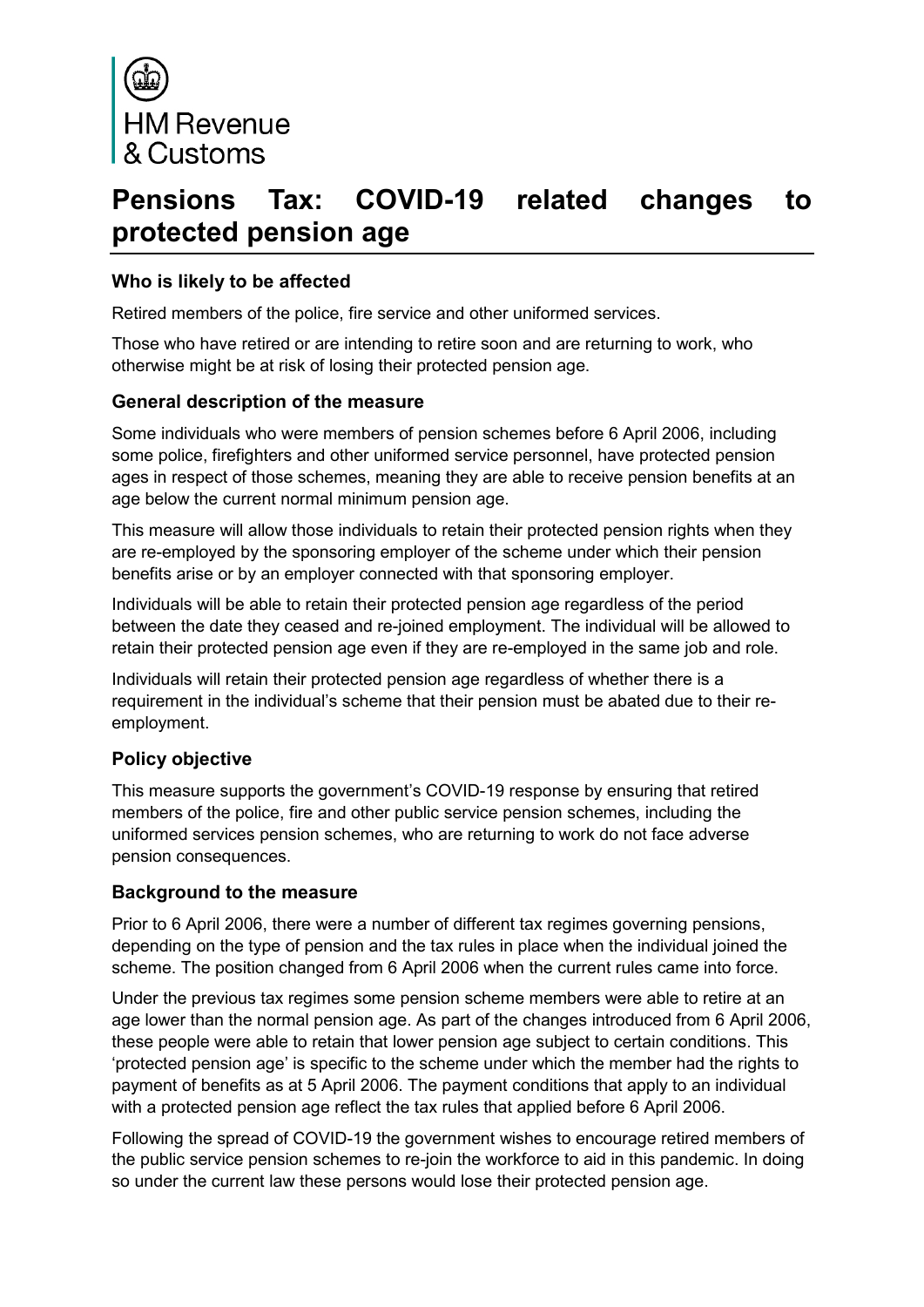# **Detailed proposal**

# **Operative date**

These changes will apply for a limited period. They will apply from the 1 March 2020 and will remain in effect until the 1 November 2020 at which time they will be reviewed.

# **Current law**

The legislation providing for protected pension ages is set out in Finance Act 2004, Schedule 36, paragraph 21 to 23A.

Under the current legislation, those individuals with a protected pension age in the range 50 to 54 would lose the benefit of their protected pension age and become liable to unauthorised payment tax charges if they access their pension benefits and either (i) continue to work without a break in service or (ii) return immediately to service without a break of at least one month.

Those with a protected pension age of less than 50 do not lose their protection unless they are connected to the new employer (as defined under section 1122 Corporation Tax Act 2010).

# **Proposed revisions**

Legislation will be introduced as part of Finance Bill 2020 to amend the protected pension retirement conditions. Individuals will not lose their protected pension age should they return to work with the same employer or an employer connected to that employer, in the same field from which they retired, whether or not there is a break between the date they retire and the date they are re-employed, if they do so as part of the government's response to Covid-19.

These individuals will retain their protected pension age whether or not there is a requirement in their pension scheme that their pension must be abated due to the reemployment.

# **Summary of impacts**

# **Exchequer impact (£m)**

| 2020 to 2021 | 2021 to 2022 | 2022 to 2023 | 2023 to 2024 | 2024 to 2025 | 2025 to 2026 |
|--------------|--------------|--------------|--------------|--------------|--------------|
| negligible   | negligible   | negligible   | negligible   | negligible   | negligible   |

This measure is expected to have a negligible impact on the Exchequer.

# **Economic impact**

This measure is not expected to have any significant economic impacts.